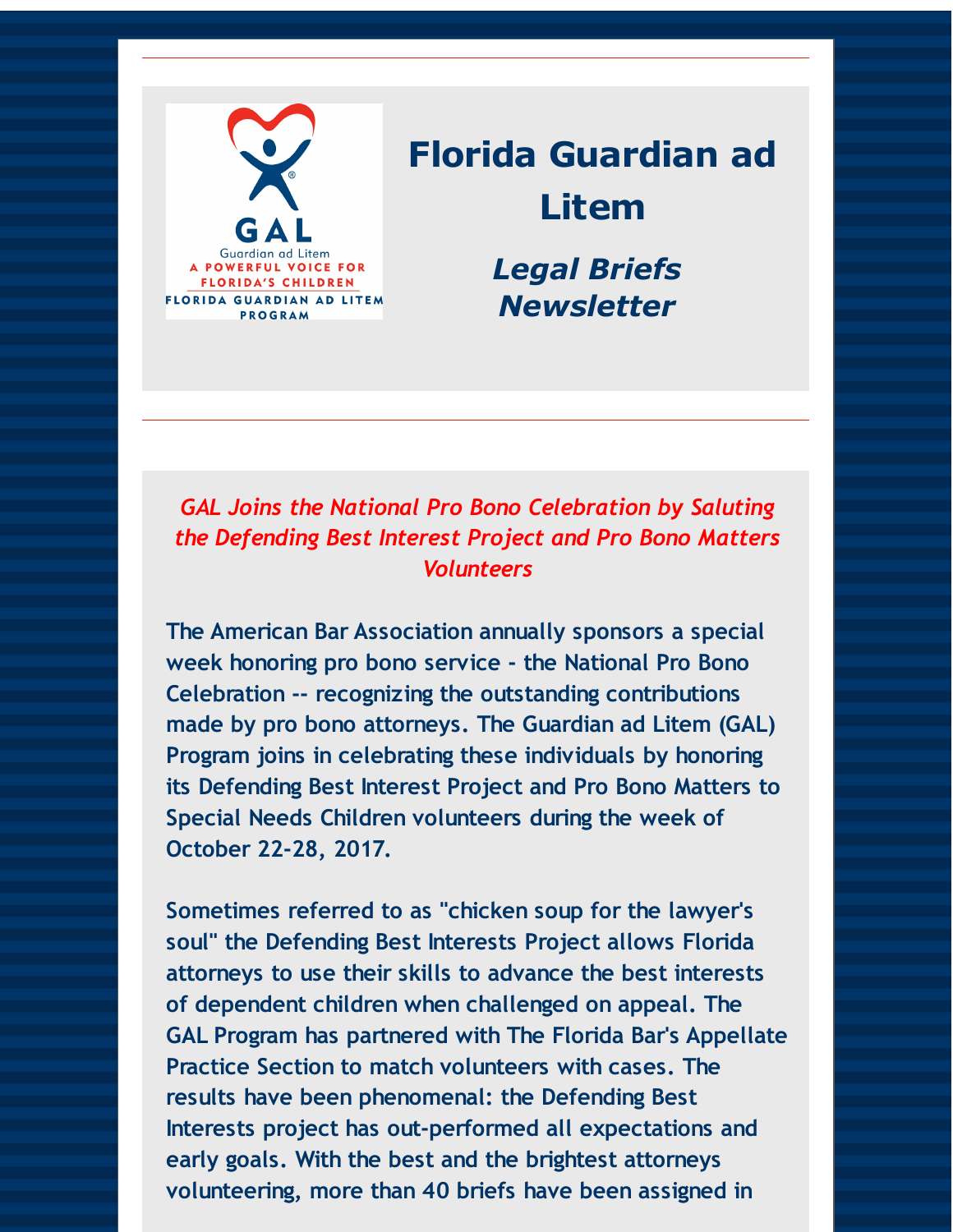**just a few months with volunteers contributing in excess of \$150,000 in donated services.**

**The Pro Bono Matters to Special Needs Children initiative matches pro bono attorneys with dependent children who have been victims of human trafficking, those who do not consent to psychotropic medications, children in or being placed in nursing homes or residential treatment centers, and children who have a developmental disability. Born from a partnership between the Florida Bar and the Guardian ad Litem Program, the project helps the GAL Program respond to 2014 legislation found in section 39.01305, F.S., requiring that a pro bono attorney be sought before a registry attorney is appointed for children with special needs. To aid GAL Programs statewide in identifying potential pro bono attorneys, the GAL Program works though The Florida Bar Foundation's new website, [FloridaProBonoMatters.org](http://r20.rs6.net/tn.jsp?f=0012DZu5kfmR_lXes23NGhIITD6LGP4sdrVOITI_3OU4Qy81q8O3mrd45qFHkqTcS3UXiXNvHL9HjNuxXaaz92Rn3mqfYZFea0CXgZXGDaMa8QQIQ26UgfvdZ3pte5UdVIK9pLRF44gNDNzasmPRuniiCWSEoSrVw05bac9Zyex7iC7Tx5dr2jPKw==&c=&ch=). Through use of the website the Program has already boosted participation from pro bono attorneys.**

**The GAL Program honors and thanks all of these incredible volunteers for their hard work on behalf of Florida's most vulnerable children!**



**The Disabilities Training Conference Workshops and General Sessions are now available on the Guardian ad Litem website, click here: GAL Disabilities Training [Conference](http://r20.rs6.net/tn.jsp?f=0012DZu5kfmR_lXes23NGhIITD6LGP4sdrVOITI_3OU4Qy81q8O3mrd45qFHkqTcS3USBkEjxHC9r2XkvkyrqQFNsvIpSU5MDmyVQk-at08l2BKHqffLgjj5kYtTQDeHOu3TBaw9nhuNZ5FZbue6IACIcnwCmgxGFuXS6bMiYKoitpndIqg92GhLePcqFkzHX4UDYssb6EHpRGSzaLt29mfTzfC1wh0en2NW0JQKA_zha7L7zMMx3x3kLxkILXZRtsQkF_LpG1ahpV5bE7zuaUoMizjm4ilMZINDeoHI17tdgdXiGpnv6GLr0XEoOvoEFekssN-Tx5moR5MNZ6ub5HEng==&c=&ch=) Workshops**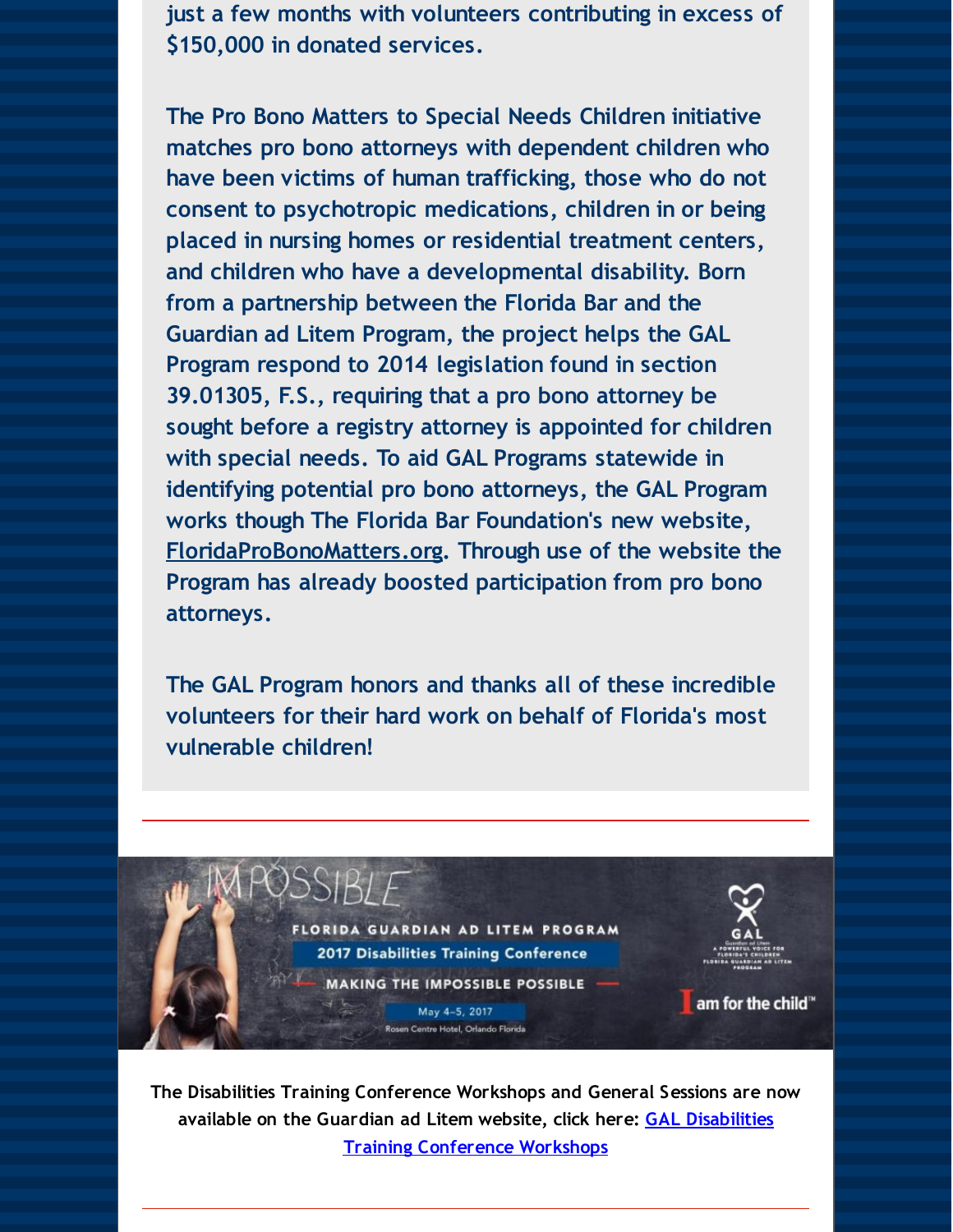Postdisposition Change of Custody: Order effectively granting reunification quashed where dependency court failed to apply proper statutory provisions, misconstrued the evidence and findings were not supported by competent substantial evidence.

### In the Interest of I.N., a child. E.N., Petitioner, v...., --- So.3d ---- (2017)

The Second DCA reversed a trial court's order which "effectively reunified" a child with a father who is alleged to have sexually abused the child. The DCA found that the trial court departed from the essential requirements of law by failing to apply the applicable standard of law, misconstruing the evidence and that the court's findings as to the child's best interests were not supported by competent and substantial evidence.

In finding the trial court failed to apply the proper standard of law, the Court discussed section 39.522(3), which addresses the proper standard when determining whether a child who has been placed in the custody of a parent should be reunified with the other parent. Prior July 1, 2013, courts were required to grant reunification absent a finding of endangerment, so long as the parent seeking reunification had substantially complied with his case plan. However, in 2013 the section was amended at the urging of the GAL program, to add the important requirement that the court must also find that reunification would be in the best interest of the child.

Although not in effect at the time of this decision, section 39.522(3) was again amended effective July 1, 2017; however, the new language does not alter the requirement that the court must find that reunification would be in the best interest of the child. Thus, a trial court may deny reunification if it is not in the child's best interest, even if the court does not find that reunification would endanger the child.

The DCA also determined that the trial court erred in its best interest findings under section 39.621(10) by misconstruing the evidence and incorrectly discredited the testimony of the mother and the GAL.

**Practice Tips:** At the time of the hearing on this case there was a pending motion to amend the case plan to address the alleged sexual abuse of the child. It is critical that we ensure that the case plan tasks are designed to address the issues that brought the children into care. Amendments must be timely addressed.

The court noted that although the allegations in this case triggered the rebuttable presumption and other protections of the Keeping Children Safe Act, the provisions of the act were not followed. For a comprehensive review of the KCSA and Dynamics of Child Sexual Abuse, see **[http://guardianadlitem.org/training-advocacy](http://r20.rs6.net/tn.jsp?f=0012DZu5kfmR_lXes23NGhIITD6LGP4sdrVOITI_3OU4Qy81q8O3mrd45qFHkqTcS3UKezpeZYoRCK-sWpfZeez1uNI2hp-DA2N9Qoi3XpuqD9Hy29r6_bCe903ylDyvnGlSkZhwIK_v-NyDyxrDbpYeOl5gLhVeq8yrKuCz9hS_jQWMWfQMNuG5nUdehHVnAtNH25BinP5FhXNkXNGa7TfaJ41VUr4DnvnbZcjTHlyVJgLuCZA7cBzxw==&c=&ch=)resources/training-materials/**

**Read the [Opinion](http://r20.rs6.net/tn.jsp?f=0012DZu5kfmR_lXes23NGhIITD6LGP4sdrVOITI_3OU4Qy81q8O3mrd45qFHkqTcS3U8aLk3l_jUe2IXkj4UzvbpA1b4NE_JKdo6cQfhOkpsxX8dfexSsaAb_T6gINmvpAi6Z4kCKrcMPhasOu4GCqDnduE3mS5c9kSYUtekniLTQWXPsFjO4N5ZWIIRGhoT-TcuC0R41XeJ9_D5OI2jsxwEKoTue3-P-TcKdeeyZiyoC9pqyE52XVdfuMglFGAHt2BMc8woB9fW3LQKRSuWqNPjIo9D99c5XJbC3k4HVpX5zg=&c=&ch=)**

Single Parent TPR: Reversal of order terminating father's parental rights on appeal requires reversal of order terminating mother's parental rights as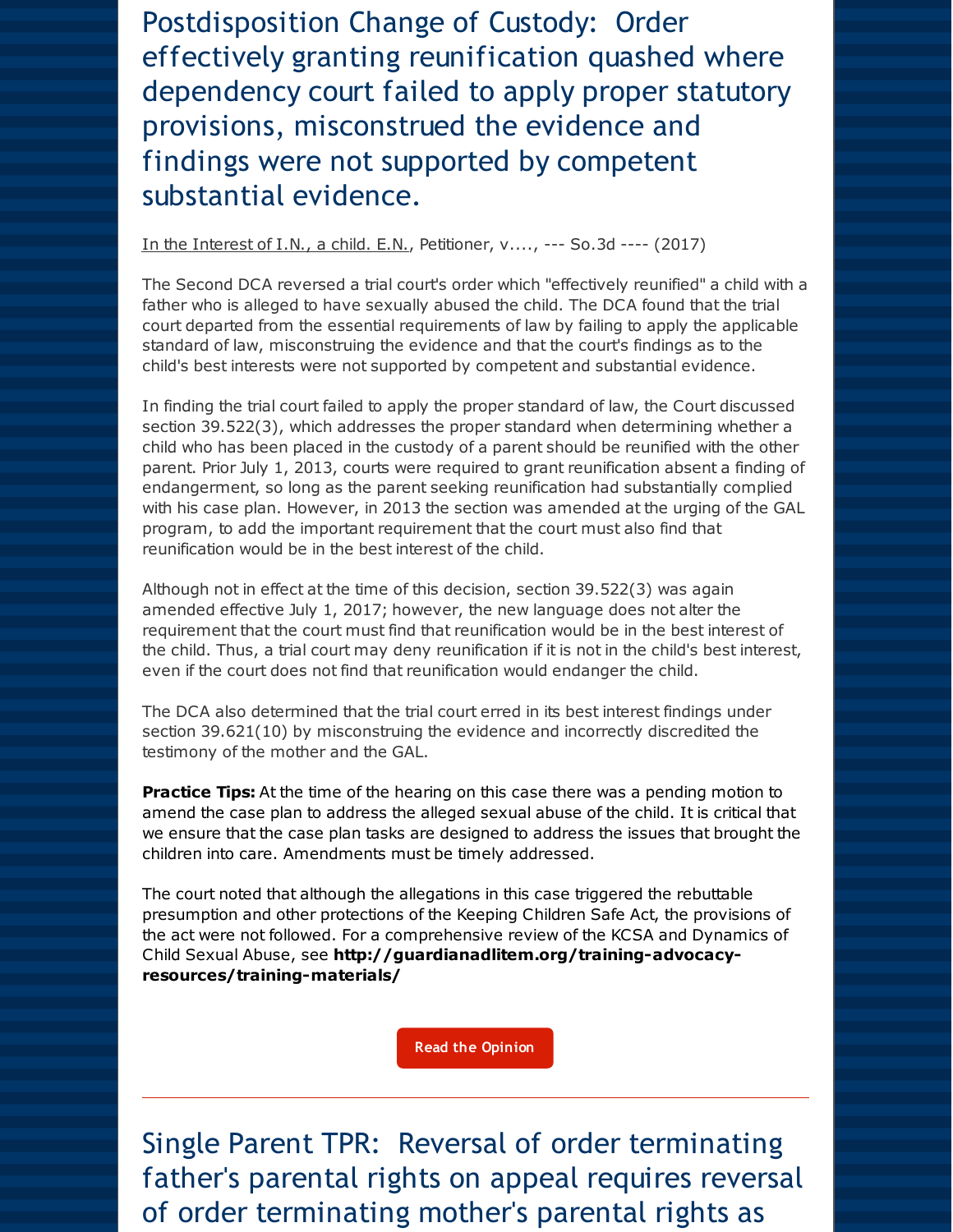### well.

### A.M.B. v. Department of Children and Families, --- So.3d ---- (2017)

Both parent's rights were terminated below, but order terminating father's parental rights was reversed on appeal based on concession of error by Department of Children and Families. Following precedent set by the Second DCA, the First DCA held that order terminating mother's rights must also be reversed because reversal of father's order created a single parent termination as to mother, and Department had not established grounds for single parent termination pursuant to 39.811(6)(a)-(d).

Although an appellate court can still affirm a single-parent termination if the actual ground for termination as to that parent is one of the grounds described in section  $39.811(6)(e)$  and that portion of the judgment is otherwise affirmable, mother's rights in this case were terminated pursuant to 39.801(e) for case plan non-compliance, which is not listed ground under 39.811(6)(e).

**Practice Tip:** In all cases where rights of both rights are terminated, it is best practice for the petitioner to plead and prove factors for single parent termination under 39.811(6) if applicable, and for the trial court to make specific findings of fact addressing 39.811(6) as a precaution against the possibility that one parent's termination is reversed on appeal.

*Remember:* Recent amendments to Chapter 39 added sections 39.806(1)(c) and (n) to 39.811(6)(e).

**Read the [Opinion](http://r20.rs6.net/tn.jsp?f=0012DZu5kfmR_lXes23NGhIITD6LGP4sdrVOITI_3OU4Qy81q8O3mrd45qFHkqTcS3UxopCKu3l_cWWBihZzl7US5_SfU0kP-VzSEfSCtlUjpSS-0IcQgvmBFPfiN1VNKeyKw6bEn-GaiOECQ04P2rhEzGYaabbXb2rjbvn5XVW6n3la6LUywxC8Vk9zIjpns13zpSL2Uvhd7DHBA8IEpohkImbbIR-iSi72-sCA6m3DUrdUZVXbtx7oQ==&c=&ch=)**

### Error for trial court to modify permanency as to father who was not present at the hearing.

T.B. v. Department of Children and Families, --- So.3d ---- (2017)

After the parents substantially complied with their case plans, the trial court reunified as to both parents and set a judicial review hearing for six months later as required by section 39.701(1)(b), Fla. Stat. (2016). Shortly after reunification, but before the hearing, the father was arrested for burglary and larceny.

Father was not present at the judicial review hearing due to his incarceration, and there was no evidence that father was intentionally absent, waived his right to appear or that an order was entered directing that he be transported to the hearing.

At the hearing, the trial court terminated both supervision and jurisdiction but also modified permanency as to the father, ordering that the father's visitation would be at the discretion of the mother. The father's attorney objected to the order, arguing that the father was incarcerated and had a right to be present. The trial court disagreed and entered the order.

The appellate court found that the trial court violated father's due process rights when it modified permanency during his involuntary absence and reversed and remanded the case.

**Practice Tip:** If a parent is incarcerated, steps must be taken to assure they are present at all hearings. If it is not possible because the parties were not aware of the incarceration, the hearing should be continued for the shortest amount of time possible to allow for the parent's presence. To do otherwise may constitute reversible error and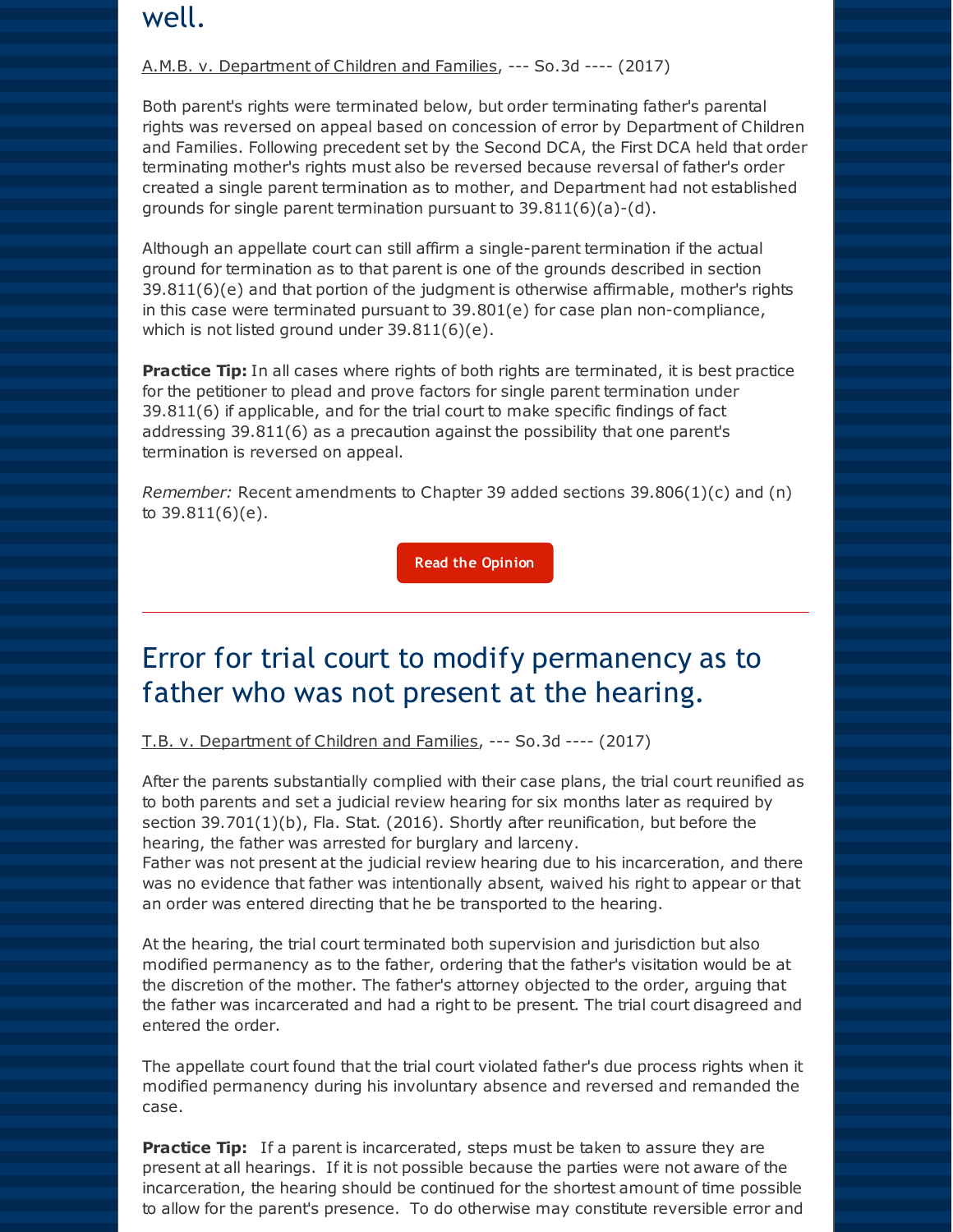therefore, delayed permanency.

**Read the [Opinion](http://r20.rs6.net/tn.jsp?f=0012DZu5kfmR_lXes23NGhIITD6LGP4sdrVOITI_3OU4Qy81q8O3mrd45qFHkqTcS3UzFx0q-wbrnK7T66MWVdyUtLpO0vGvuttIGVbizOjbQztdImj56zClCJLLJ3Qi8Cm_isCqrvnjEIOs5Rbe3VR4ZYIYeRuvwwDLEmQL7XJKVH92VsjKd2dlQ-VmKHz7lct8jGuEgxACNtRBH5UywzSDhOD_p2Uh67qVQTkKt85eaQ=&c=&ch=)**

Case Plan Amendment: Trial court departed from the essential requirements of law when it changed case plan goal from reunification to permanent guardianship without an adequate evidentiary basis.

### S.C.P. v. Department of Children and Families, 220 So.3d 1290 (2017)

Only a few months after accepting a reunification case plan, the court changed the goal of mother's case plan from reunification to permanent guardianship, despite finding the mother in compliance with her case plan. Noting that the rules and statutes contemplate an evidentiary basis to support a case plan amendment, and that the case plan goal amendment here could prevent the mother from eventually reunifying with her children, the Third DCA granted the mother's petition for writ of certiorari and quashed the order.

### **Practice Tip:**

The governing rules and statutes contemplate an evidentiary basis to support a case plan amendment.

**Read the [Opinion](http://r20.rs6.net/tn.jsp?f=0012DZu5kfmR_lXes23NGhIITD6LGP4sdrVOITI_3OU4Qy81q8O3mrd45qFHkqTcS3UNTBKtu10OzZQ_QKJkkOLbz3J07F_0q3kGfidIrurUv1o233xCjgpPGsf3NDvdCFePkIetJ64kTPz9WMB3kZmRGjDG6b6aIl9kWOVcPq6h0e2Ifyola2FxwAWjk52fh1fji7WqF4hIPllBBLVCnibFw==&c=&ch=)**

Section 39.806(1)(i) and Required Findings in Court Order: Case remanded to the trial court to make required findings that reunification would be a substantial risk to the child.

L.J. v. Department of Children and Families, 220 So.3d 557 (2017)

The trial court entered a final judgment terminating father's parental rights to the child pursuant to  $39.806(1)(i)$  on the basis that he had rights to two other children terminated. The trial court's order included findings as to each statutory factor, discussed the manifest best interests, and explained that termination was the least restrictive means of protecting the child from harm, but failed to include a finding that reunification posed a substantial risk of harm to the child.

The appellate court affirmed the trial court's finding that the evidence warranted termination of Father's parental rights but remand for the trial court to include findings concerning whether reunification poses a substantial risk of harm to the child.

**Practice Tip:** Court orders are subject to remand where statutorily required findings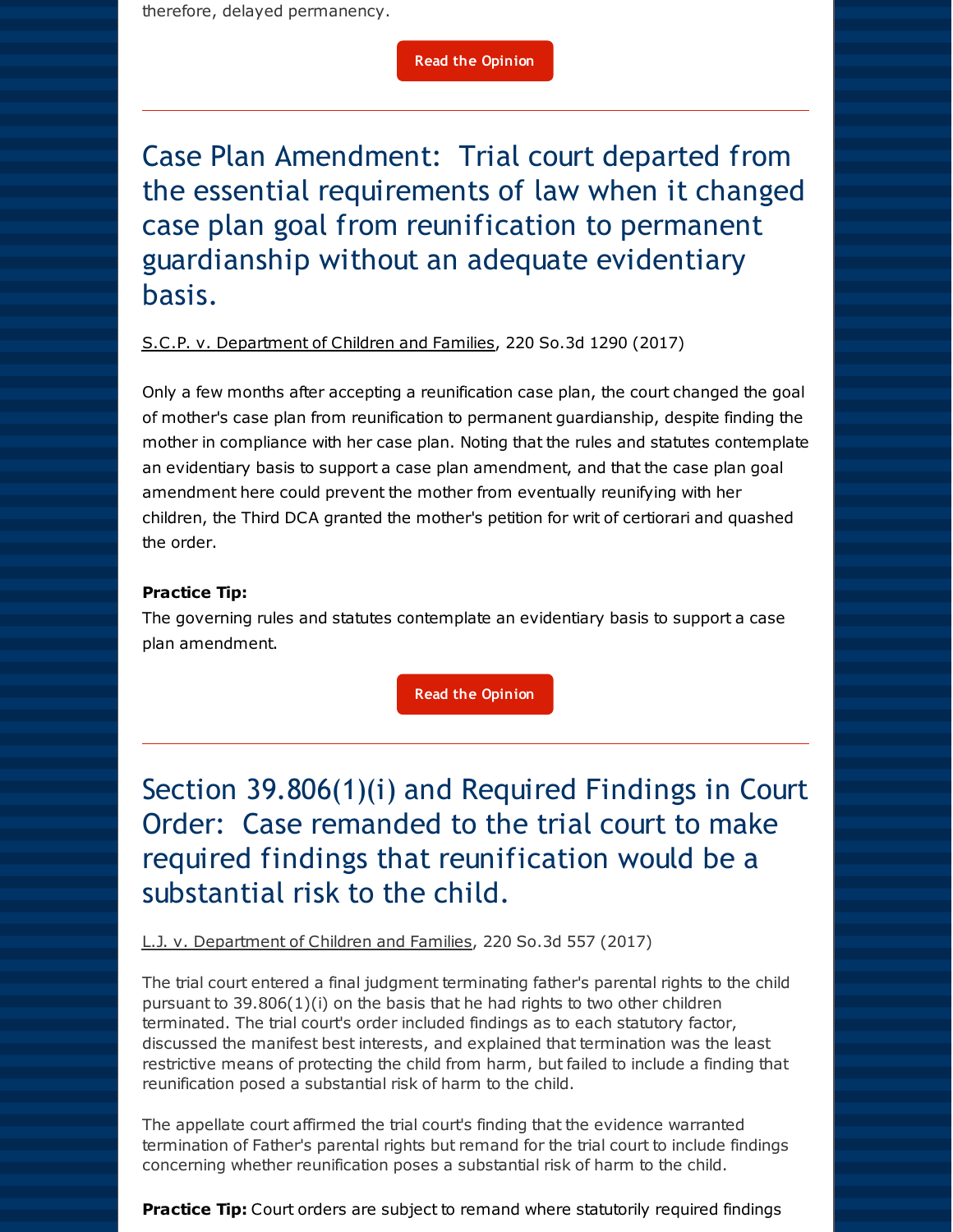are missing, causing undue delay to permanency.

# Implied Consent to Termination Petition: Trial court erred in denying motion to vacate implied consent on unique facts of the case.

T.H. v. Department of Children and Families, 2017WL2960589, 3D17-727 (Fla. 3d DCA Jul. 12, 2017)

At the outset of the TPR trial, the Department moved for a continuance, which the court granted. The Department then asked the court to enter an implied consent against the father because of his failure to appear after proper notice. The court granted the request, and the father filed a motion to vacate.

At the motion hearing, the father testified he had been hospitalized on the day of trial. He presented argument as to each of the statutory TPR grounds alleged by the Department. The court concluded the father failed to present a meritorious defense and denied the motion.

On concessions of error by both the Department and the GAL, the Third DCA reversed, noting the unique circumstances of the case including the fact that the Department had requested a continuance of the trial, the father was hospitalized at the time of the trial, and the father presented argument as to each ground for termination. On that record, the Court held the trial court erred in denying the motion to vacate and reversed the order entering the implied consent.

**Practice Tip:** This case reiterates that courts in Florida should ordinarily refrain from determining a termination of parental rights by default when an absent parent makes a reasonable effort to be present at a hearing but is prevented or delayed by circumstances beyond the parent's control. Public policy favors an adjudication on the merits over the entry of a default, and thus a properly filed motion to vacate a consent by default should be liberally granted, especially in cases involving a parent's fundamental right to the care, custody, and control of a child.

**Read the [Opinion](http://r20.rs6.net/tn.jsp?f=0012DZu5kfmR_lXes23NGhIITD6LGP4sdrVOITI_3OU4Qy81q8O3mrd45qFHkqTcS3UL0sQMjSdYvVCeIZHj5ZrxbwTQ3S64aLnuiRp8nIQ2qNtUa_yE9YxydtUqW3lSEk7MayjcAyDrm6fubYjFcYvPJkne9Ty1kON_h3NdvDfeU6oYvtjEuqrQCfBRRv3n-itA6n5VEaQ91_Rname_hkRog==&c=&ch=)**

Motion for Reunification Requires an Evidentiary Hearing: Mother was entitled to an evidentiary hearing on her motion for reunification with dependent child before court granted Department of Children and Families' motion to terminate protective services

J.G. v. Department of Children and Families, 220 So.3d 555 (2017)

The Department of Children and Families filed motion to terminate protective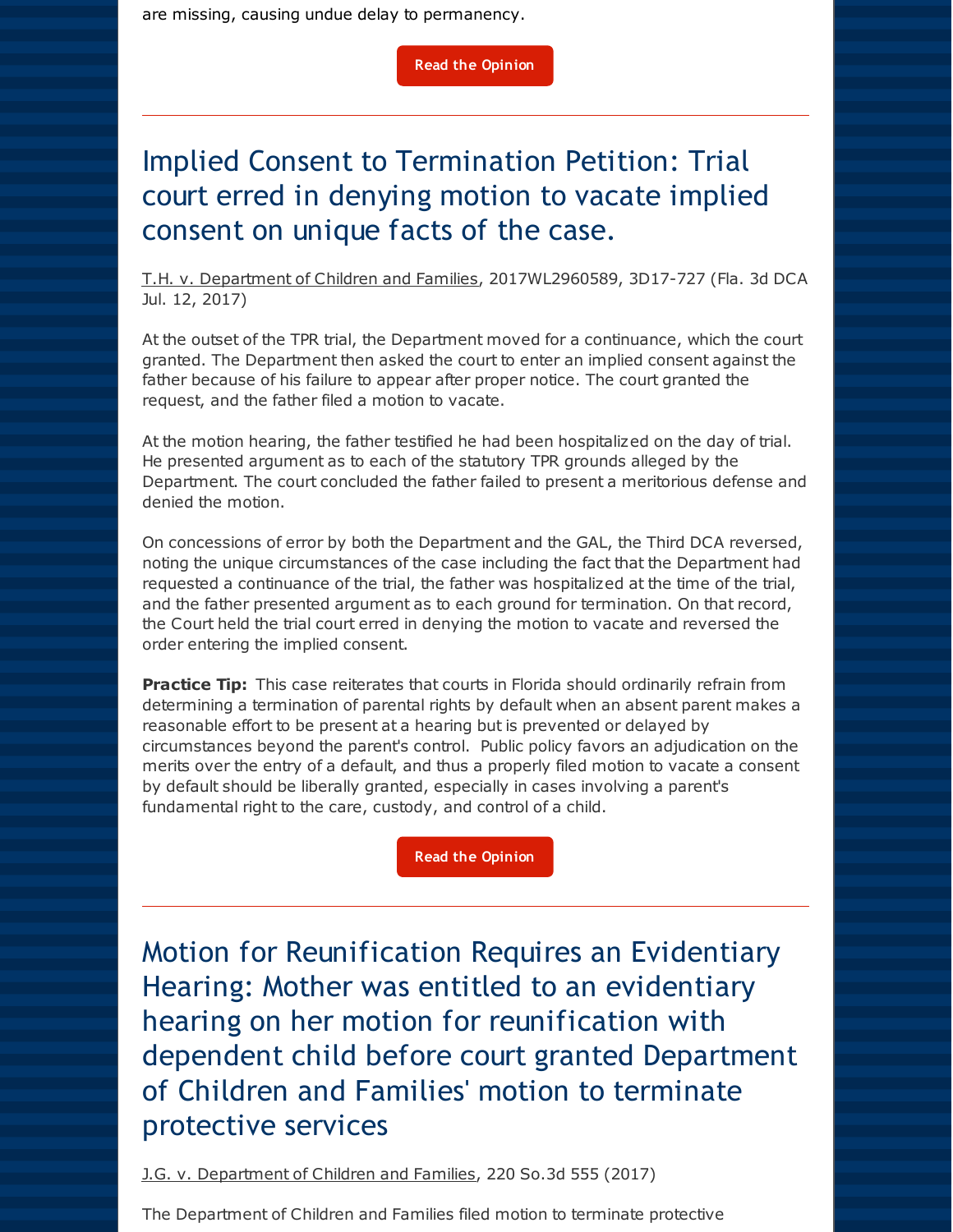supervision as to child, who was in the custody of her non-offending father, and the Mother filed a motion for reunification, asserting that she had completed her case plan services. Without conducting a hearing on the Mother's motion for reunification, and over the mother's objection, the trial court entered an order granting the Department's motion to terminate protective supervision and stated that the trial court was not retaining jurisdiction.

On appeal, the Department conceded that the Mother was entitled to an evidentiary hearing on her motion for reunification. The Third DCA agreed and reversed the order and remanded the case for an evidentiary hearing on mother's motion.

**Read the [Opinion](http://r20.rs6.net/tn.jsp?f=0012DZu5kfmR_lXes23NGhIITD6LGP4sdrVOITI_3OU4Qy81q8O3mrd45qFHkqTcS3UtUXk0x0VR-9e29uM2Ka8a-kU9eKjQtT4EZY_f8tjx-a1WvU-kDBX2OSHC52lPCYOiPmI_L6oLxo74H2RzVjY6oj6oNGcXX2I7loLYbW8AOXRrbuA0vjyBXRXmn-7i8hdePOGm93ldt-zR9FQq_C1fA==&c=&ch=)**

# Competency: No violation of due process in conducting TPR trial against incompetent parent.

A.M. v. Department of Children and Families, 2017WL3085350 (Fla. 4th DCA)

In this appeal of an order terminating mother's parental rights, the Fourth DCA extended its previous holding that conducting a dependency adjudication against an incompetent parent does not violate due process, to a termination trial where the mother's mental health was the core issue and there was no assurance she would regain competence.

The DCA found that in termination of parental rights cases, the child's interests in stability and safety must be considered in addition to the parent's fundamental right in raising his or her child. The risk of error in conducting a TPR trial against an incompetent parent is diminished because the parent has a right to counsel (unlike most other civil cases) and there is a heightened burden of proof. The government has not only a fiscal/administrative interest but also a parens patriae interest in preserving and promoting the child's welfare.

The Court declined to analogize TPR to criminal cases, noting TPR does not involve a deprivation of physical liberty, and TPR has different procedures and goals from criminal cases. The government's interest in finality is greater in TPR cases than in criminal cases, because of the harm to a child when permanency is unduly delayed. Aligning itself with the majority of jurisdictions, the Court held due process does not require a parent to be competent at the time of a termination proceeding.

**Read the [Opinion](http://r20.rs6.net/tn.jsp?f=0012DZu5kfmR_lXes23NGhIITD6LGP4sdrVOITI_3OU4Qy81q8O3mrd45qFHkqTcS3UNVBBkoITACgdb8UUZV5FsFGGkZdcelzuPDsydPdFeXv0uOxhGhUF2R7UO5jh5Xz6UuHIblGiqvBMoHr1qY1tlneNO7A37fpsv_NseEuYdlDp1-qg2QGlQe3uk3Ap9Ys1siS4pRnAbgPwtGCHaxnV84lg9tHLuTSbzn-GDFAnGo4IymIdLataVw==&c=&ch=)**

# Added Training to **[GuardianadLitem.org](http://r20.rs6.net/tn.jsp?f=0012DZu5kfmR_lXes23NGhIITD6LGP4sdrVOITI_3OU4Qy81q8O3mrd48OTbGEDTQmcFp3Zk08k7Cy7sHQ8I-LRPVJPWHa5mKYvUDW2moCzGwVEqN-mDFO73gIcDUXF_n9bQ6KjMXqUKVEz7IcowTuAYwOIguqyQhvafU5XMU6HD1aP5j7cjCsCZA==&c=&ch=)**

Available on the Florida Statewide Guardian ad Litem website now are the following new additions:

- GAL Ethics Training Scenario
- Child Hearsay Exception
- Special Needs Attorney ad Litem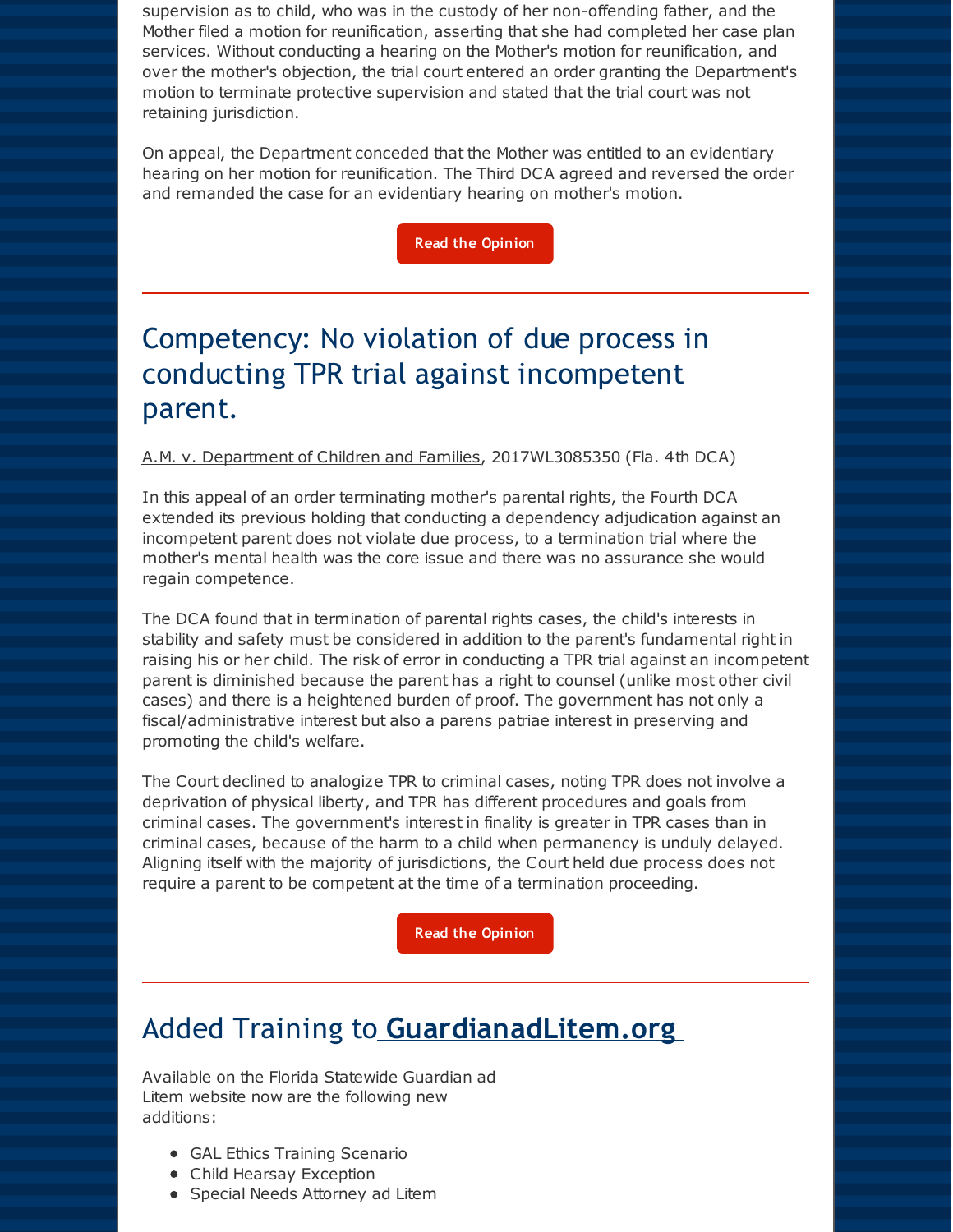

# This is a story about love, determination and a system that is working! Thanks to the GAL office in the Nineteenth Circuit for sharing and to all involved in making this reunification happen!

Baby A.

In January, four-month-old Baby A. was removed from her mother due to domestic violence and drug abuse. Although Mom had been abusing drugs since a young age, losing her child was the wake-up call she needed! With the help of her sister, the GAL program and others, Mom went right to work to get her baby back. Mom's sister was very supportive, volunteered to care for the baby, and continued to take her to medical appointments and facilitate visits with Mom in St Lucie County, although she lived in Pinellas County. Out-of-county GAL staff were also very helpful in visiting the child.

At a team staffing, it was determined that Mom probably had untreated mental health issues in addition to her addiction. The Best Interest Attorney successfully argued for mental health tasks to be added to the case plan and the goal date was extended for three months in order to realistically have time for the new tasks to be completed.

Despite setbacks, including time spent in jail and no bed at the residential treatment center that Mom needed to get and stay clean and sober upon release from jail, Mom stayed focused and determined to work her case plan. She attended out-patient treatment services while waiting for a bed to open. She called her sister and baby every other day and kept in contact with her case manager and GAL. By October, just ten months after shelter, this young, single mother had served her time in jail on two charges, completed her case plan and was working full time as a waitress. The GAL Program advocated for Mom moving in with the Aunt and baby after the Aunt rented a home in St Lucie County to help Mom re-bond with her child. They were able to spend Thanksgiving together in the new house and the GAL even supplied the family with a Thanksgiving basket!

Because of the mother's love for her child, her commitment to getting well, and the efforts of the GAL Team, Baby A. was reunified with her mother in time for Christmas. Everyone is very proud of this mother and the tremendous obstacles she strived so hard to overcome. Three months later the GAL enjoyed a wonderful breakfast with a very happy little girl and her mother.

This is the type of success we hope to see in every case! Keep up the good work!

## Prospective Board Certified Attorneys in Juvenile Law: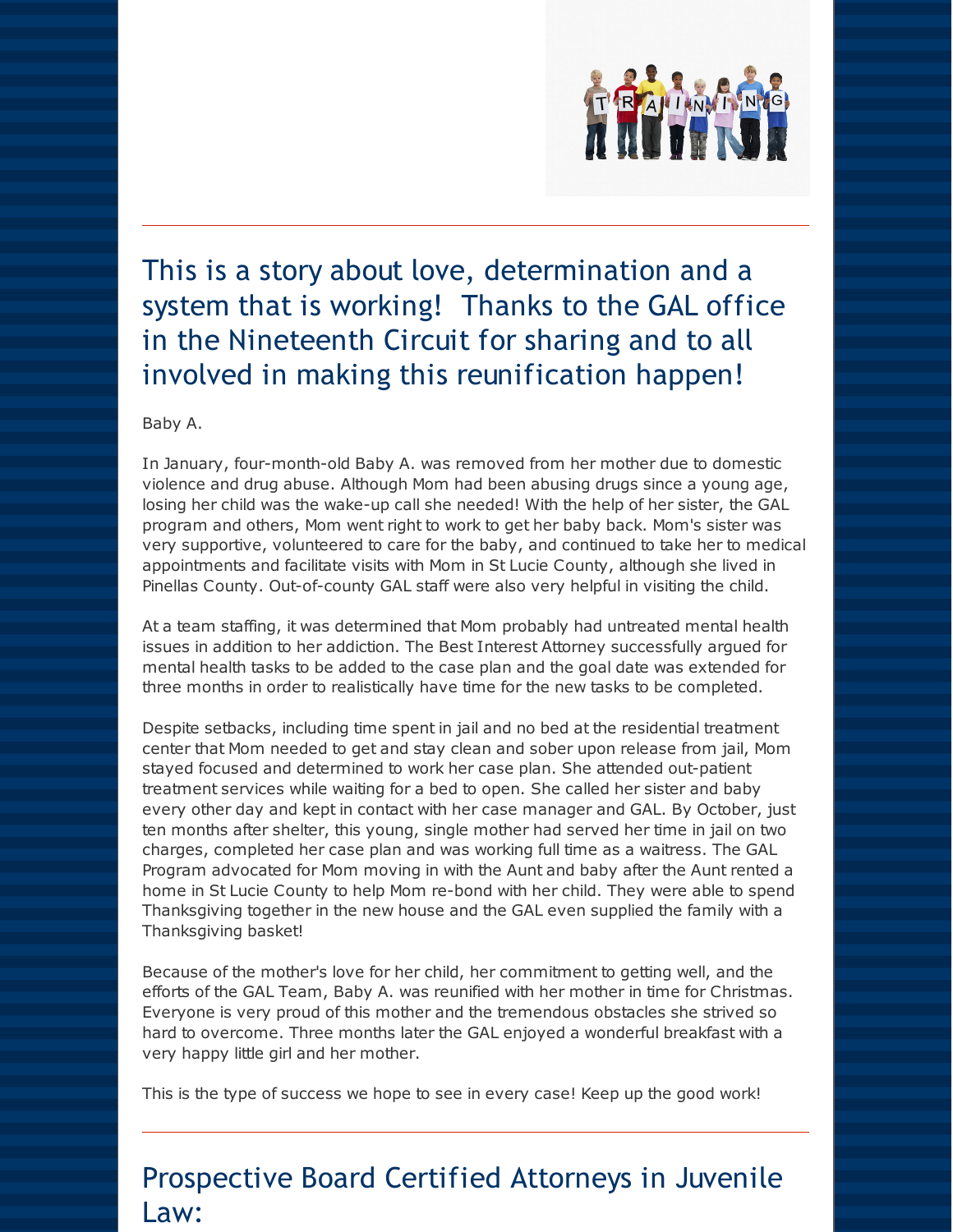The GAL Program wants to encourage as many lawyers as possible to become Board Certified in Juvenile Law. I am pleased to announce that at my request, the Florida Guardian ad Litem Foundation will pay the application fee for 8 people taking the next test for certification!

We are excited to offer this opportunity to the top 2 applicants each from GAL, DCF, OCCRC/parents attorneys, and those attorneys who accept appointments under section 39.01305 (those on the registry and those serving pro bono). To be considered, simply write one paragraph on why Board Certification in Juvenile Law can help improve practice in dependency court and send it to the people designated for your organization/group below with the subject line: "GAL Foundation Fee Payment Application." The only restriction on eligibility is that the applicant must be taking the test - those attempting to be grandfathered in are not eligible.

### **GAL Best Interest Attorneys:**

Director of Legal Advocacy Kelly Swartz (**[Kelly.Swartz@gal.fl.gov](mailto:Kelly.Swartz@gal.fl.gov)**) and General Counsel Dennis Moore (**[Dennis.Moore@gal.fl.gov](mailto:Dennis.Moore@gal.fl.gov)**)

### **Regional Counsel/Parents attorneys:**

Regional Conflict Counsel Candice Brower (**[Candice.Brower@rc1myflorida.com](mailto:Candice.Brower@rc1myflorida.com)**) Regional Conflict Counsel Ita M. Neymotin (**[ineymotin@flrc2.org](mailto:ineymotin@flrc2.org)**)

#### **DCF Attorneys:**

Director of Legal Services Grainne O'Sullivan (**[Grainne.Osullivan@dcf.state.fl.us](mailto:Grainne.Osullivan@dcf.state.fl.us)**) Director of Appeals Stephanie Zimmerman (**[Stephanie.Zimmerman@myflfamilies.com](mailto:Stephanie.Zimmerman@myflfamilies.com)**)

### **Section 39.01305 attorneys:**

Robert Latham (**[rlatham@law.miami.edu](mailto:rlatham@law.miami.edu)**) Meshon Rawls (**[rawls@law.ufl.edu](mailto:rawls@law.ufl.edu)**)

Certification is the Florida Bar's highest level of evaluation of the competency and experience of attorneys by the Supreme Court of Florida, and board certified lawyers are evaluated for professionalism, tested for expertise, and have demonstrated reputations for ethics and professionalism. I believe all stakeholders in dependency court benefit when we increase expertise in juvenile court, and ultimately this will improve outcomes for children. This August, 94 attorneys became the first class of Board Certified attorneys in Juvenile Law. Hopefully next year we will have over 150, and the GAL Foundation would like to make this high honor a little bit easier to reach! The due date for the applications for certification must be postmarked no later than October 31st - it's a long application so start now, and good luck!

Here is the link to start the process: **[https://www.floridabar.org/about/cert/cert](http://r20.rs6.net/tn.jsp?f=0012DZu5kfmR_lXes23NGhIITD6LGP4sdrVOITI_3OU4Qy81q8O3mrd45qFHkqTcS3U8_Lj6Z9rHQRsGLvLJ4g5mGe2ULaqJAtqBerWOult4f_HWT7KE3tmJbIkyiy4ADQ-V6EUEGVKU5uD5b9oWWcqgyACW9z8mdGWqMfPpKWk6uRAmbIS6oBmrEXrtbtAOANtGodCOgYvkW1AWs5ewKeNYw==&c=&ch=)jl/**



### **Follow our YouTube Channel**

**The Guardian ad Litem Program has a YouTube channel filled with training videos, PSAs and additional information for Florida's child welfare advocates.**

**Click here to go to [YouTube](http://r20.rs6.net/tn.jsp?f=0012DZu5kfmR_lXes23NGhIITD6LGP4sdrVOITI_3OU4Qy81q8O3mrd4xRy4pApQUkH-xi4ljd7NEAOsSlIZaUO2rH7VrdmwP8OQefS_5Zw0nH-TKA7df759NaygMfU96ene6Zl5VRMutEGumiAcephrqFDcM-8MYUIQbbXuTobzLt10ElLsn-YM73wKF1WkgE_OIQL0vvxt8beliMDxoUSU_ux4dj-huV8&c=&ch=) channel - become a subscriber.**